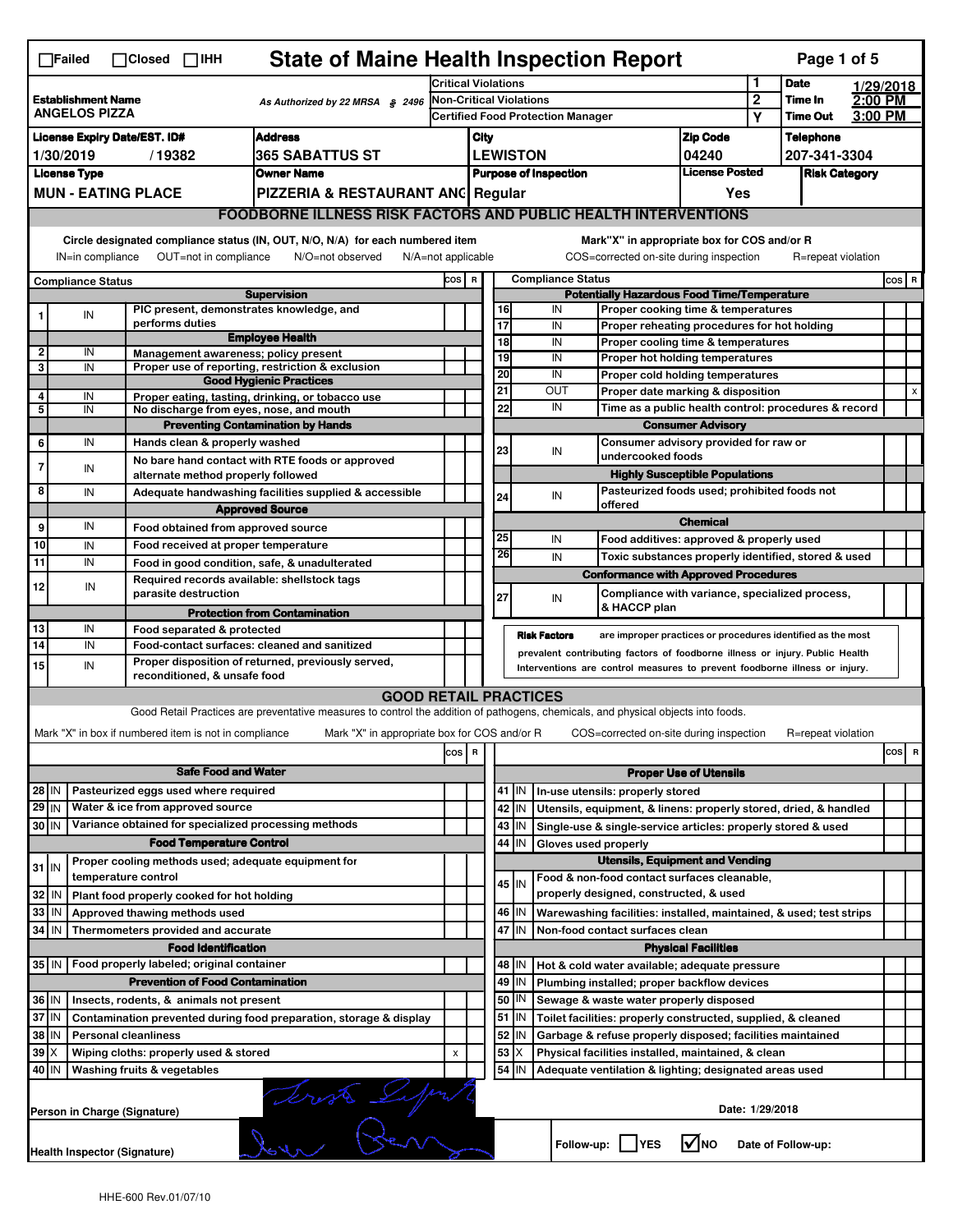|                                                     | <b>State of Maine Health Inspection Report</b> |                          | Page 2 of 5                     |              |                   |                                  |
|-----------------------------------------------------|------------------------------------------------|--------------------------|---------------------------------|--------------|-------------------|----------------------------------|
| <b>Establishment Name</b><br><b>ANGELOS PIZZA</b>   | As Authorized by 22 MRSA                       | 1/29/2018<br><b>Date</b> |                                 |              |                   |                                  |
| License Expiry Date/EST. ID#<br>1/30/2019<br>/19382 | <b>Address</b><br><b>365 SABATTUS ST</b>       |                          | City / State<br><b>LEWISTON</b> | /ME          | Zip Code<br>04240 | <b>Telephone</b><br>207-341-3304 |
|                                                     |                                                |                          | <b>Temperature Observations</b> |              |                   |                                  |
| Location                                            | <b>Temperature</b>                             |                          |                                 | <b>Notes</b> |                   |                                  |
| walk-in cooler                                      | 39                                             |                          |                                 |              |                   |                                  |
| cooler                                              | 40                                             |                          |                                 |              |                   |                                  |
| Sandbar                                             | 40                                             |                          |                                 |              |                   |                                  |
| hot water                                           | $110+$                                         |                          |                                 |              |                   |                                  |
| pizza bar                                           | 37                                             |                          |                                 |              |                   |                                  |



**Date: 1/29/2018**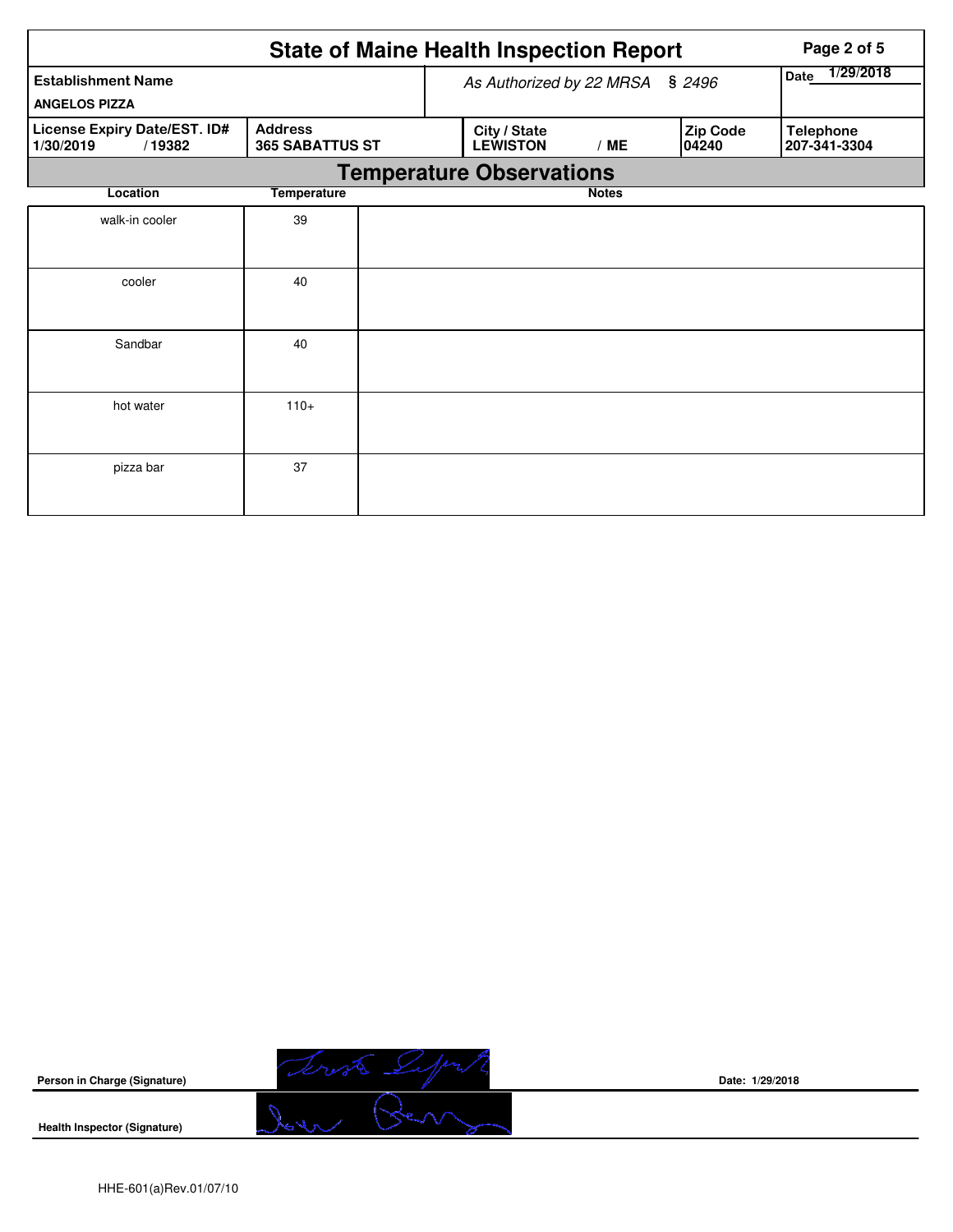|                                                                                                                                                    | Page 3 of 5                              |                                 |    |                          |  |  |  |  |  |  |
|----------------------------------------------------------------------------------------------------------------------------------------------------|------------------------------------------|---------------------------------|----|--------------------------|--|--|--|--|--|--|
| <b>Establishment Name</b>                                                                                                                          | 1/29/2018<br>Date                        |                                 |    |                          |  |  |  |  |  |  |
| <b>ANGELOS PIZZA</b>                                                                                                                               |                                          |                                 |    |                          |  |  |  |  |  |  |
| License Expiry Date/EST. ID#<br>1/30/2019<br>/19382                                                                                                | <b>Address</b><br><b>365 SABATTUS ST</b> | City / State<br><b>LEWISTON</b> | ME | <b>Zip Code</b><br>04240 |  |  |  |  |  |  |
| <b>Observations and Corrective Actions</b>                                                                                                         |                                          |                                 |    |                          |  |  |  |  |  |  |
| Violations cited in this report must be corrected within the time frames below, or as stated in sections<br>8-405.11 and 8-406.11 of the Food Code |                                          |                                 |    |                          |  |  |  |  |  |  |
| 21: 3-501.17.(D): C: Date marking system used at the Eating Establishment does not meet the criteria list in code.                                 |                                          |                                 |    |                          |  |  |  |  |  |  |
| <b>INSPECTOR NOTES: need to date mark items</b>                                                                                                    |                                          |                                 |    |                          |  |  |  |  |  |  |

39: 4-101.16: N: Unacceptable use of sponges.

INSPECTOR NOTES: corrected on site discarded

53: 6-201.11: N: Floors, walls, and ceilings are not smooth and easily cleanable.

INSPECTOR NOTES: replace cracked floor tiles



**Date: 1/29/2018**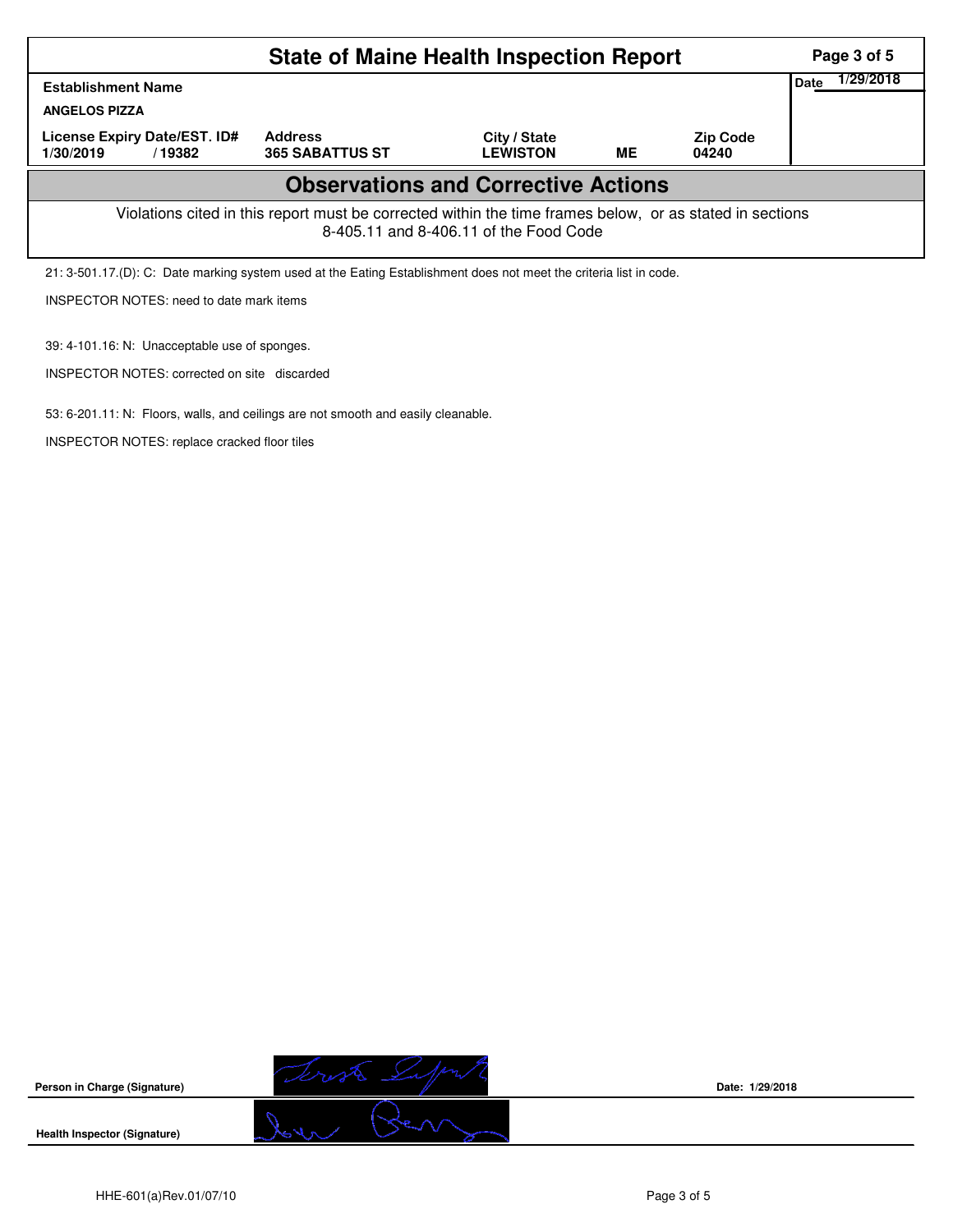| <b>State of Maine Health Inspection Report</b>                                                                                                                                                                                                                            |                                          |                                 |    |                          |  |  |  |  |  |  |
|---------------------------------------------------------------------------------------------------------------------------------------------------------------------------------------------------------------------------------------------------------------------------|------------------------------------------|---------------------------------|----|--------------------------|--|--|--|--|--|--|
| <b>Establishment Name</b>                                                                                                                                                                                                                                                 |                                          |                                 |    |                          |  |  |  |  |  |  |
| <b>ANGELOS PIZZA</b>                                                                                                                                                                                                                                                      |                                          |                                 |    |                          |  |  |  |  |  |  |
| License Expiry Date/EST. ID#<br>1/30/2019<br>/19382                                                                                                                                                                                                                       | <b>Address</b><br><b>365 SABATTUS ST</b> | City / State<br><b>LEWISTON</b> | ME | <b>Zip Code</b><br>04240 |  |  |  |  |  |  |
| <b>Inspection Notes</b>                                                                                                                                                                                                                                                   |                                          |                                 |    |                          |  |  |  |  |  |  |
| RED FOLDER-EMPLOYEE HEALTH POLICY<br>Employee Health Policy left and explained the policy with the PIC. Please retain information as you will be asked next year during<br>your inspection to provide the employee Health Policy information which was left with the PIC. |                                          |                                 |    |                          |  |  |  |  |  |  |

# Certified Food Protection Manager

Unless directed otherwise, all Eating Establishments are required to submit a copy of their Certified Food Protection Manager (CFPM) certificate. A CFPM must be hired within 90 days of a new eating establishment opening or when a CFPM leaves employment. For a list of CFPM courses and trainers go to http://www.maine.gov/healthinspection/training.htm

Please provide a copy of this certification(s) to your inspector [Susan Reny ] by emailing to [ sreny@lewistonmaine.gov ] or faxing to 207-795-5071. A copy may also be sent to Carol Gott, Health Inspection Program, 286 Water St. 3rd Floor, Augusta, ME 04333 or carol.gott@maine.gov.

Please include the name of your establishment and the establishment ID# with your certification(s).

2013 Maine Food Code Adoption

The Maine Food Code was adopted in October of 2013. Please refer to our website for a copy,

http://www.maine.gov/healthinspection. Following are a few of the major changes:

• No Bare Hand Contact with Ready-To-Eat Food. Handlers are required to use gloves, utensils, deli papers, etc., to avoid bare hand contact with ready-to-eat food;

- Establishments must have clean-up procedures for employees to follow following vomiting and diarrheal events;
- Responsibilities of the person in charge for ill employees (exclusions and restrictions); and,
- Date marking of Ready-to-eat potentially hazardous foods.

# Violation Correction Timeframe

Critical violations should be corrected on site, but in any event, within 10 days. The licensee must contact the inspector when the critical violation has been addressed at 207-( 513-3125 Ext 3224 ) or email ( sreny@lewistonmaine.gov ). Non-critical violations must be corrected within 30 days. Failure to satisfactorily correct these violations before the follow-up inspection may result in enforcement proceedings by the Department to include fines and penalties, which are outlined in Sections 7, 8 and 9 of the Rules Relating to the Administration and Enforcement of Establishments Licensed by the Health Inspection Program available at http://www.maine.gov/healthinspection. License renewals can be denied if violations are not corrected within the noted timeframes.

## C= Critical violation and NC= Non-critical violation

"Critical violation" means a provision of the Food Code that, if in non-compliance, is more likely than other violations to contribute to food contamination, illness or environmental health hazard.

## Additional Inspection Fee

License fees provide for two inspections per year. When additional inspections are required, the Department may charge an additional \$100 fee to cover the costs of each additional inspection or visit.

## Document Retention/Posting

Pursuant to the Maine Food Code, the establishment's current license must be displayed. In addition, a sign or placard must be posted in a conspicuous area notifying consumers that a copy of the most recent inspection report is available upon request. CFPM certificates must be posted in a conspicuous area and must be available to the Department upon request.

CFPM:Kristo Papailia 4/14/2019